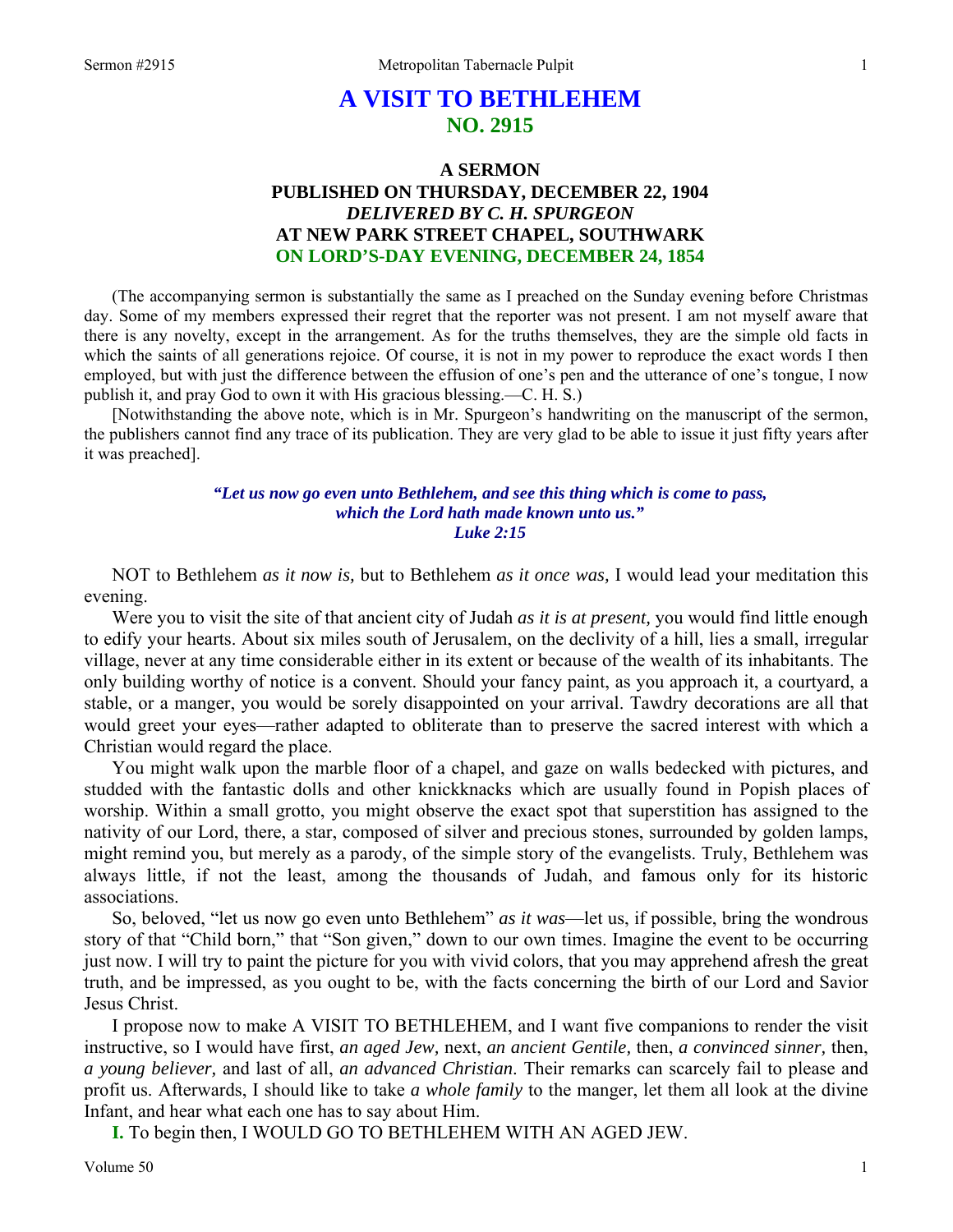Come on, my venerable, long-bearded brother, you are an Israelite, indeed, for your name is Simeon. Do you see the babe "wrapped in swaddling clothes, lying in a manger"? Yes, he does, and overpowered by the sight, he clasps the child in his arms, and exclaims, "Lord, now lettest thou thy servant depart in peace, according to thy word: for mine eyes have seen thy salvation." "Here," says this faithful son of Abraham, "is the fulfillment of a thousand prophecies and promises, the hope, the expectation, and the joy of my noble ancestry, here is the Antitype of all those mystic symbols and typical offerings enjoined in the laws of Moses. You, O Son of the Highest, are Abraham's promised Seed, the Shiloh whose coming Jacob foretold, great David's greater Son, and Israel's rightful King. Our prophets did herald your coming in each prophetic page, our bards vied with one another which should chant Your praise in sweetest stanzas, and now, O happy hour, these poor dim eyes do greet Your beauteous form! It is enough—and more than enough—O God, I ask not that I may live any longer on earth!"

So speaks the aged Jew, and as he speaks, I mark the rapturous smile that lights up every feature of his face, and listen to the deep, mellow tones of his tremulous voice. As he gazes on the tender babe, I hear him quote Isaiah's words, "He shall grow up before him as a tender plant," and then, as he glances aside at the virgin mother, descendant of the royal house of David, he quickly looks back to the sinless babe, and says, "A root out of a dry ground." Farewell, venerable Jew, your talk sounds sweetly in my ears, may the day soon dawn when all your brethren shall return to their fatherland, and there confess our Jesus as their Messiah and their King!

**II.** My next companion shall be AN ANCIENT GENTILE.

He is an intelligent man. Do not ask me any questions concerning his creed. Deeply versed in the works of God in nature, he has glimmering, flickering light enough to detect the moral darkness by which he is surrounded, albeit the truth of the Gospel has not yet found an entrance into his heart. Call him a skeptic, from the heathen point of view, if you please, but his is not a willful perversion of the heart, it is rather that transition state of the mind wherein false hopes are rejected, but the true hope has not yet been espoused.

This Gentile brother is staying at Jerusalem, and we walk and talk together as we bend our steps toward Bethlehem. He has told me what pleasure he feels in reading the Jewish Scriptures, and how he has often longed for the dawn of that day which their seers predict.

Now we enter the house—a star shines brightly in the sky, and hovers over the stable—we look at the child, and my comrade exclaims in ecstasy, "a light to lighten the Gentiles!" "Fair child of promise," he says, "Your birth shall be a joy to all people! Prince of peace, Yours shall be a peaceful reign! Kings shall bring presents unto You, all nations shall serve You. The poor shall rejoice in Your advent, for justice shall be done to them by You, and oppressors shall tremble at Your coming, for judgment upon them shall be pronounced by Your lips."

Then sweetly did he speak of the hopes which had bloomed in that birth chamber. He looked as if, in that self-same hour, he saw the application of many an ancient promise, with the letter of which he was already acquainted, to the wonderful child he there saw. It was refreshing to hear that Gentile quote from the evangelical prophet, words like these, "The wolf also shall dwell with the lamb, and the leopard shall lie down with the kid; and the calf and the young lion and the fatling together; *and a little child shall lead them."*

As I bid adieu to this friend, you must allow me to offer you one or two of my own reflections. When God, in His anger, hid His face from the house of Jacob, He lifted up the light of His countenance on the Gentiles. When the fruitful land became a desert, the wilderness at the same time began to blossom as the garden of the Lord. Moses had anticipated both of these events, and the inspired prophets had foreseen one as much as the other. The heart of the Jewish people made gross, the heaviness of their eyes, and the dullness of their ears, are not more striking, as an exact fulfillment of divine judgment, than the extreme susceptibility of the Gentile mind to receive the evidence of our Lord's Messiahship, and to embrace His Gospel.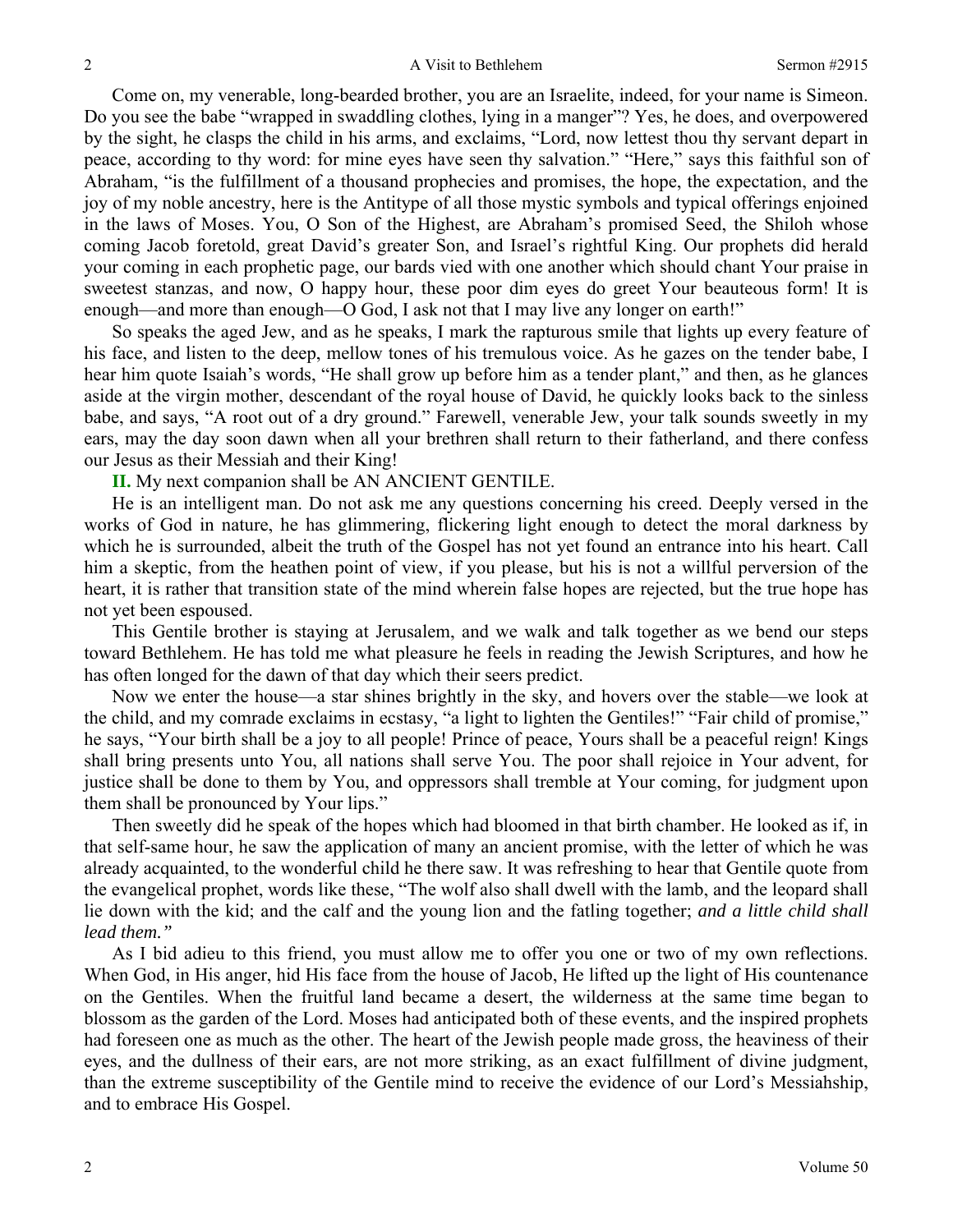#### Sermon #2915 **A** Visit to Bethlehem 3

Thus had JEHOVAH said, fifteen hundred years before, "I will move them to jealousy with those which are not a people; I will provoke them to anger with a foolish nation." Marvel not then, but admire the crisis in history when Paul and Barnabas were commissioned to say to the Jews who rejected the Gospel, "*Lo, we turn to the Gentiles*."

I have consulted the map and looked with intense emotion, at the route which Paul and Barnabas took on their first missionary journey. Antioch, the city from which they went forth, is situated directly North of Jerusalem, and there, in no very unequal proportions, they could find both Jews and Gentiles. "To the Jew first," was according to the divine injunction, and on their own nation rejecting the grace of God, lo, they turned to the Gentiles, with a result immediately following that greatly cheered them, for the Gentiles heard with gladness, and glorified the Word of the Lord.

As you follow the various journeys of the apostle Paul, you will see that his course was ever northward, or rather, in a north westerly direction, and so the tidings of the Gospel traveled on until the church of the redeemed found a central point in our highly favored isle.

I think I hear some of you say, "We are not antiquarian enough to appreciate the society of your two venerable companions." Well then, beloved, the three that follow shall be drawn from among yourselves, and it may be that you will discover your own thoughts expressed in the sketches I am about to add.

#### **III.** Next in order is THE AWAKENED SINNER.

Come here, my sister, I am glad to see you, and I shall have much pleasure in your company to Bethlehem. Why do you start back? Do not be afraid, there is nothing to terrify you here. Come in, come in. With trembling apprehension, my sister advances to the rough crib, where the young child lies. She looks as if she feared to rejoice, and is beyond measure astonished at herself that she does not faint. She says to me, "And is this, sir, really and truly the great mystery of godliness? Do I, in that manger, behold 'God manifest in the flesh'? I expected to see something very different."

Looking into her face, I clearly perceived that she could scarcely believe for joy. A humble, but not uninteresting visitor to the birthplace of my Lord is this trembling penitent. I wish I could have many like her out of this congregation tonight. You would see how mystery is dissolved in mercy. No flaming sword, turning every way, obstructs your entrance, no ticket of admission is demanded by a surly menial at the door, no favor is shown to rank or title, you may go freely in to see the noblest child of woman born in the humblest cot wherein infant ever nestled.

Nor does a visible tiara of light encircle His brow. Too humble, I assure you, for the fancy of the poet to describe, or the pencil of the artist to sketch—like a poor man's child, he is wrapped in swaddling clothes, and cradled in a manger. It needs faith to believe what the eye of sense never could discern as you look upon "the Prince of life" in such humble guise.

**IV.** My fourth companion is A YOUNG BELIEVER.

Well, my brother, you and I have often had sweet communion together concerning the things of the kingdom, "let *us* now go even unto Bethlehem, and see this thing which is come to pass, which the Lord hath made known unto us." I mark the sacred cheerfulness of my young friend's countenance as he approaches the incarnate mystery.

Often have I heard him discussing curious doctrinal subtleties, but now, with calmness of spirit, he looks on the face of the divine child, and says, "Truth is sprung out of the earth, for a woman hath brought forth her Son, and righteousness hath looked down from heaven, for God hath, of a truth, revealed Himself in that Babe."

He looks so wistfully at the young child, as if a fresh spring of holy gratitude had been opened in his heart. "No vision, no imagination, no myth here," he says, "but a real partaker of our flesh and blood, He has not taken on Him the nature of angels, but the seed of Abraham. Heaven and earth have united to make us blessed. Might and weakness have joined hands here!"

He pauses to worship, then speaks again, "In what a small, weak, slender tabernacle do You, O glorious God, now deign to dwell! Surely, mercy and truth have here met together, righteousness and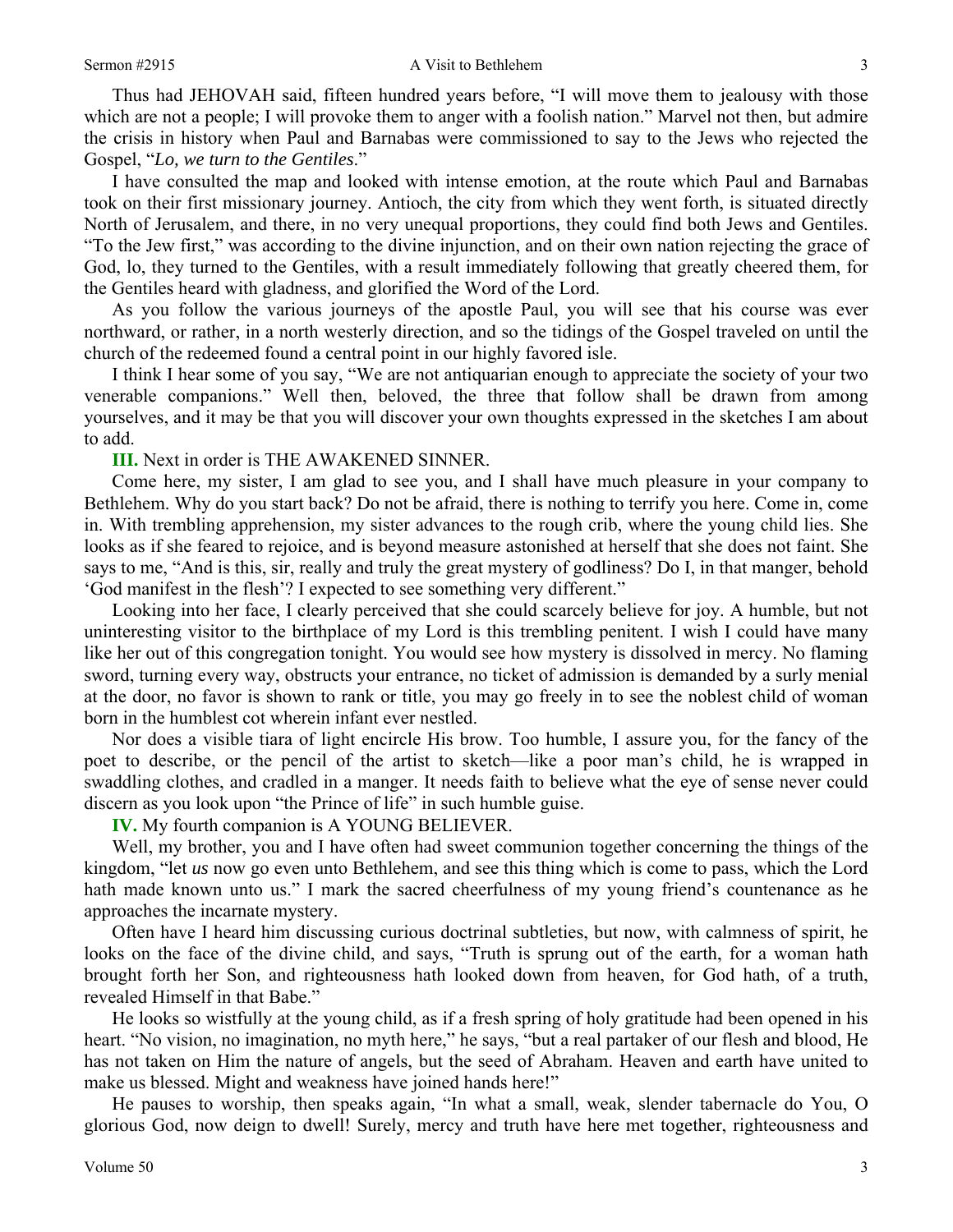peace have kissed each other. O Jesus, Savior, You are mercy itself—the tender mercy of our God is embodied in You. You are the Truth—the very truth which the prophets longed to see, and into which the angels desire to look—the truth my soul so long sought for, but never found till I beheld Your face. Once I thought that the truth was hidden in some profound treatise, or in some learned book, but now I know that it is revealed in You, O Jesus, my Kinsman, yet Your Father's equal!"

"And sweet babe, You are also righteousness—the only righteousness that God can accept. What condescension, yet what patience! Ah, dear child, how still You do lie! I wonder that, conscious of Your divine power, You can thus endure the weary, lingering hours of infancy with humility so strange, so rare! I think, if You had stood by me, and watched over me, in my infant weakness, that would have been a service that I could well admire, but 'tis past imagination's utmost stretch to realize what it must be for You to be thus feeble, thus helpless, thus needing to be fed and waited upon by an earthly mother. For The Wonderful, The mighty God to stoop thus is humility profound!"

So spoke the young believer, and I liked his speech much, for I saw in him how faith could work by love, and how the end of controversy and argument is reached at Bethlehem, for "without controversy great is the mystery of godliness: God was manifest in the flesh."

**V.** Now I will go to Bethlehem with AN ADVANCED CHRISTIAN, such a one as Paul the aged, or John the divine, nay, rather with such a one as I might find among the circle of my own church members.

Calm, peaceful, and gracious, he seems as if his training in the school of Christ, and the sacred anointing of the Holy Spirit, have made him like a child himself, as his character is ripening, and his fitness for the kingdom of heaven is becoming more apparent. Tears glistened in the old man's eyes as he looked with expressive fondness on that "Infant of eternal days."

He spoke not much, and what he said was not exactly like what any of my other companions had spoken. It was his manner to quote short sentences, with great exactness, from the Word of God. He uttered them slowly, pondered them deeply, and there was much spiritual unction in the accent with which he spoke. I will just mention a few of the profitable sentences that he uttered.

First he said, "No man hath ascended up to heaven, but he that came down from heaven, even *the Son of Man which is in heaven,"* and He really appeared to see more in that passage than I had ever seen there—Jesus, the Son of man, in heaven even while He was on earth! Then he looked at the child, and said, "The same was in the beginning with God."

After that, he uttered these three short sentences in succession, "In the beginning was the Word"— "all things were made by him"—"and the Word was made flesh." He looked as if he realized what a great mystery it was that our Lord Jesus first made all things, and afterwards was Himself "made flesh." Then he reverently bent his knee, clasped his hands, and exclaimed, "My Father's gift—'Behold, what manner of love!"

As we retire from that manger and stable, that aged Christian puts his hand on my shoulder, and says, "Young man, I have often been to Bethlehem; it was a much loved haunt of mine before you were born, and there is one sweet lesson I have learned there which I should like to pass on to you. The Infinite became finite, the Almighty consented to become weak, He, that upheld all things by the word of His power, willingly became helpless, He, that spoke all worlds into existence, resigned for a while even the power of speech. In all these things, He fulfilled the will of His Father, so be not you afraid, nor surprised with any amazement, if you should be dealt with in like manner, for His Father is also your Father."

"You, who have reveled in the ancient settlements of the everlasting covenant, may yet have to hang feebly on the mercies of the hour. You have leaned on your Savior's breast at His table, but you may presently be so weak that you must rely on the nursing of a woman. Your tongue has been touched as with a coal from the heavenly altar, but your lips may yet be sealed as are those of an infant. If you should sink still deeper in humiliation, you will never reach the depth to which Jesus descended in this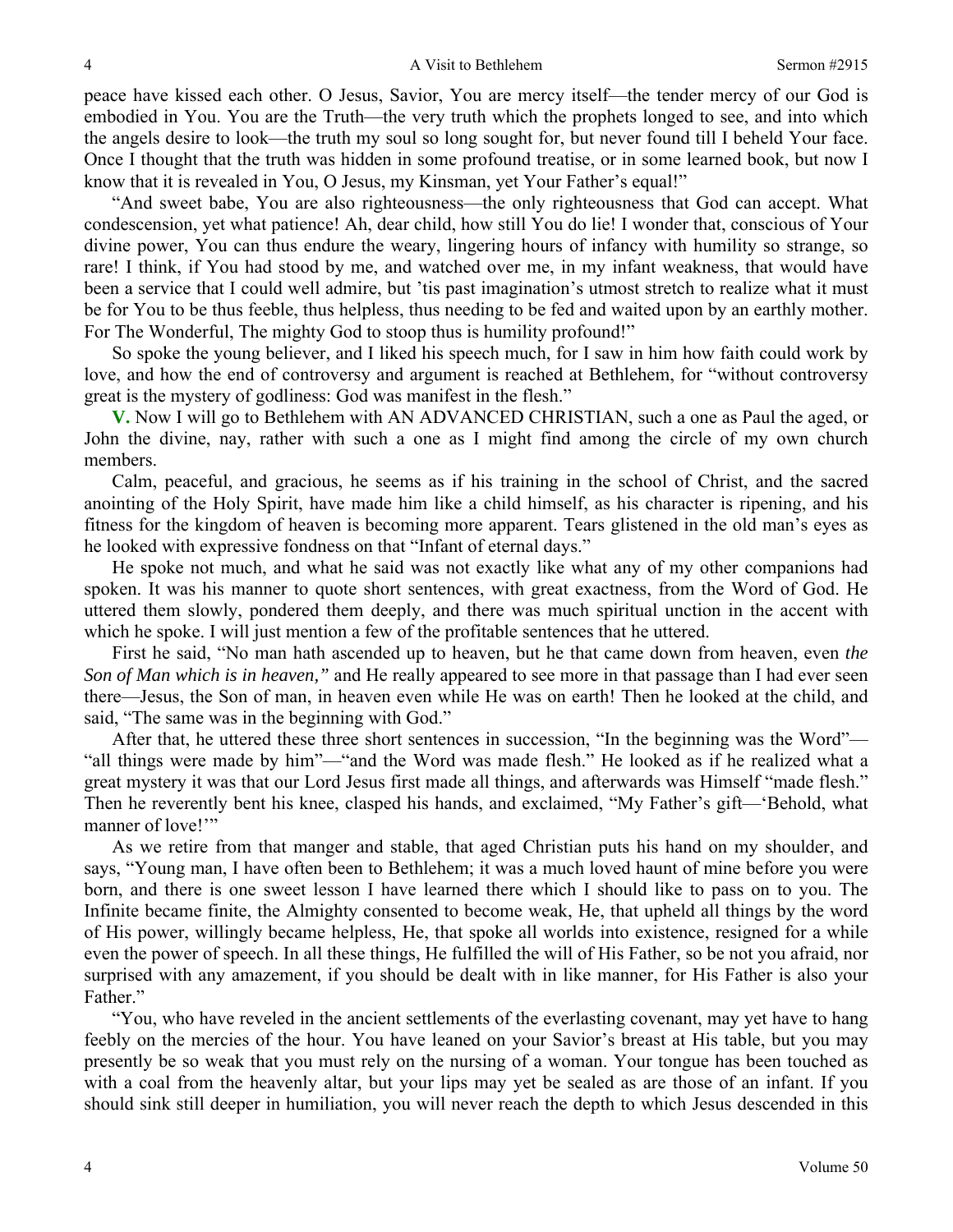one act of His condescension." "True, true," I replied, "my young brother hinted at the wondrous condescension of the Son of God, you have explained it to me more fully."

Thus then, beloved, I have endeavored to carry out my purpose of going to Bethlehem with five separate companions—all representative persons. Alas, that some of you are not represented by any one of these characters! "Is it nothing to you, all ye that pass by?" Care you not for this blessed nativity which marked of old "the fullness of time"? If you die without a knowledge of this mystery, your lives will indeed be a fearful blank, and your eternal portion will be truly terrible.

**VI.** Give me your earnest attention a little longer, while I try to change the line of meditation. It may please God that while I attempt to CONDUCT A WHOLE FAMILY TO BETHLEHEM, some hearts, which have thus far resisted all my appeals, may yet yield to the Lord Jesus Christ.

A familiar picture will serve my purpose. Imagine this to be the evening of Christmas day, and that a Christian father has all his household gathered with him around the fire. Desirous of blending instruction with pleasure, he proposes that "the birth of Christ" shall be the subject of their conversation, that every one of the children shall say something about it, and he will preach them a short sermon on each of their remarks. He calls Mary, their servant, into the room, and when all are comfortably seated they commence.

**1.** After a simple sketch of the facts, the father turns to his youngest boy, and asks, "What have you to say, Willy?" The little fellow, who is just old enough to go to the Sunday school, repeats two lines that he has learned to sing there—many of you, no doubt, know them—

### *"Jesus Christ, my Lord and Savior, Once became a child like me."*

"Good, my dear," says the father—"once became a child like me." Yes, Jesus was born into the world as other little babies are born. He was as little, as delicate, as weak, as other infants, and needed to be nursed as they do.

> *"'Almighty God became a man, A Babe like others seen: As small in size, and weak of frame, As babes have always been.*

*From thence He grew an infant mild, By fair and due degrees; And then became a bigger child, And sat on Mary's knees.* 

*At first held up for want of strength, In time alone He ran; Then grew a boy; a lad; at length, A youth; at last, a man.'"* 

"It is wrong to draw pictures of the little Jesus, and then say that they are like Him. Wicked idolaters do that. But we ought to think of Jesus Christ as made in all things like unto His brethren. There was never a thing in which He was not like us, except that He had no sin. He used to eat, and drink, and sleep, and wake, and laugh, and cry, and caress His mother, just as other children do. So it is quite right for you, Willy, to say, 'once became a child like me.'"

**2.** "Now, John," said the father, addressing a lad rather older, "what have you to say?" "Well, father," said John, "if Jesus Christ was like us in some things, I do not think He could have had so many comforts as we have—not such a nice nursery, nor such a snug bed. Was He not disturbed by the horses, and cows, and camels? It seems to me shocking that He had to live in a stable."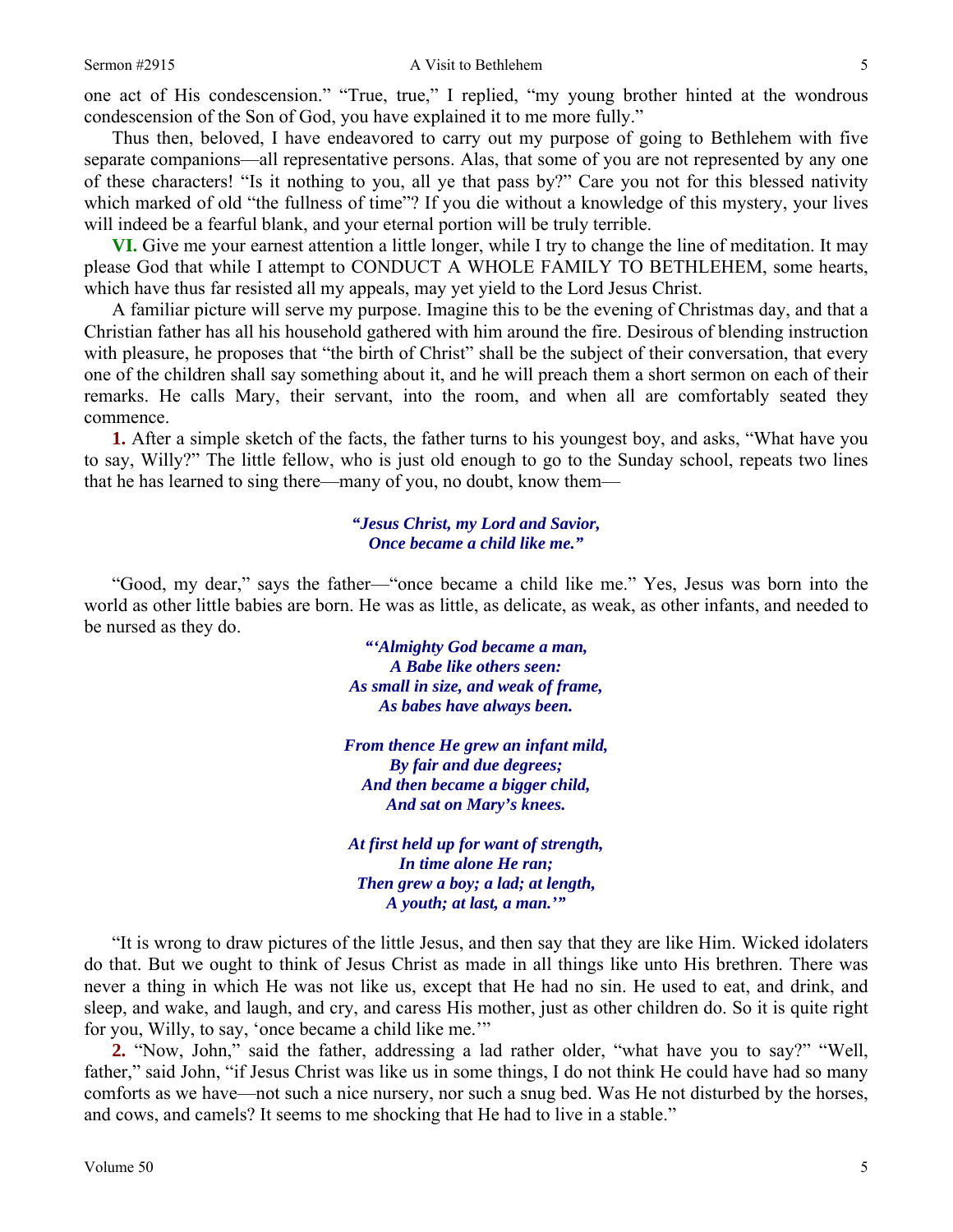"That is a very proper remark John," said his father. "We ought all of us to think how our blessed Lord cast in His lot with the poor. When those wise men came from the East, I daresay they were surprised at first, to find that Jesus was a poor man's child, yet they fell down and worshipped Him, they opened their treasury, and presented to Him very costly gifts—gold, and frankincense, and myrrh.

Ah! when the Son of God made that great stoop from heaven to earth, He passed the glittering palaces of kings, and the marble halls of the rich and the noble, and took up His abode in the lodgings of poverty. Still, He was 'born King of the Jews.'

Now John, did you ever read of a child being born a king before? Of course, you never did, children have been born princes, and heirs to a throne, but no other than Jesus was ever born a king. The poverty of our Savior's circumstances is like a foil which sets off the glorious dignity of His person. You have read of good kings, such as David, and Hezekiah, and Josiah, yet if they had not been kings, we should never have heard of them, but it was quite otherwise with Jesus Christ. He was possessed of more true greatness in a stable than any other king ever possessed in a palace, but do not imagine it was only in His childhood that Jesus was the Kinsman of the poor.

When He grew up to be a man, He said, 'The foxes have holes, and the birds of the air have nests, but the Son of man hath not where to lay his head.' Do you know, my children, that our comforts were purchased at the expense of His sufferings? 'He became poor that we, through his poverty, might be rich.' We ought, therefore, to thank and praise the blessed Jesus every time we remember how much worse off He was in this world than we are."

**3.** "It is your turn now," said the father, as he looked at his little daughter—an intelligent girl, who was just beginning to be of some assistance to her mother in the discharge of her daily domestic duties. Poor girl, she modestly hung down her head, for she remembered just then, how frequently little acts of carelessness had exposed her to tender but faithful rebukes from her parents.

At last she said, "Oh, father, how good Jesus Christ was! He never did anything wrong." "Very true, my love," the father replied. "It is a sweet subject for meditation that you suggest. His nature was sinless, His thoughts were pure, His heart was transparent, and all His actions just and right. You have read of the lambs, which Moses in the law commanded the Jews to offer in sacrifice to God. They were all to be without spot or blemish, and if there had been one taint of impurity in the child that was born of Mary, He could never have been our Savior.

Sometimes, we think naughty thoughts, and nobody knows it but God, and sometimes, we do what is evil, but we are not found out. It was not so with the meek and lowly Savior, He never had even one fault. His delight was in the law of the Lord, and in that law did He meditate day and night. Even when we do not commit any positive sin, we often forget to do our duty, but Jesus never did. He was like a tree planted by the rivers of water, that brings forth his fruit in his season. He never disappointed any hopes that were set upon Him."

"There now," said the father, "we have had three beautiful thoughts already—Jesus Christ took our nature, He condescended to be very poor, and He was without sin."

**4.** There was in the room, a big boy, who had just come home from boarding school, to spend his Christmas holidays, so his father turned to this son, and said, "Fred, we must hear your remark next." Very short, very significant was Master Fred's response, "that child had a wonderful mind."

"Indeed He had," said the father, "and it would be well for all of us if that mind were in us which was also in Christ Jesus. His mind was infinite, for He took part in the eternal counsels of God, but I would rather suggest to you another line of thought, 'In him was light.' The mind of Jesus was like light for its clearness and purity.

We often see things through a misleading medium, we form wrong impressions, which we find it trouble enough afterwards to correct, but Jesus was of quick understanding to discern between good and evil. His mind was never warped by prejudice, He saw things just as they are. Never had He to borrow other people's eyes, and the ideas hatched in other people's brains never guided His judgment. He had light in Himself, and that light was the life of men, so capable was He ever of instructing the ignorant,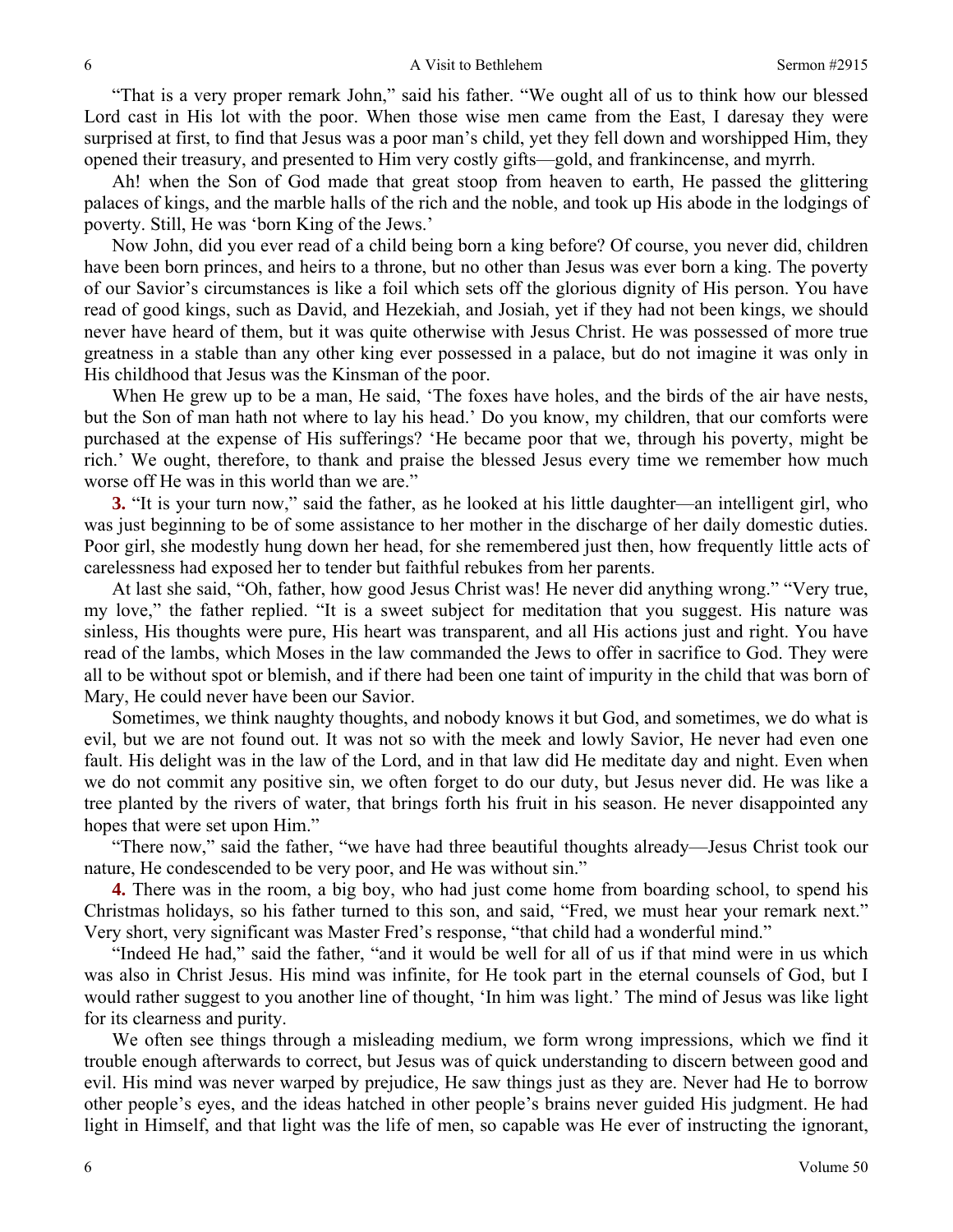and guiding their feet in the paths of peace. His heart was likewise pure, and that has more to do with the development of the mind, and the improvement of the understanding, than we are apt to suppose. No corrupt imagination ever tarnished the brightness of His vision. He was always in harmony with God, and always felt goodwill toward man. You might well say, Fred, that He had a wonderful mind."

**5.** The children having each made some observation, the father next addressed Mary, the servant. "Do not be timid," said he, "but speak out, and let us know your thought."

"I was just a-thinking, sir," said Mary, "how humble it was of Him to take upon Himself the form of a servant." "Right, Mary, quite right, and it is always profitable to consider how Jesus came down to our low estate. We may well be reconciled to any 'lot' which Jesus voluntarily chose for Himself. But there is more in your remark, as applicable to Bethlehem, and the nativity, than you perhaps imagined, for according to Dr. Kitto's account of the inn, or *Caravanserai,* it was the servant's place that the holy family occupied."

"Imagine now a square pile of strong and lofty walls, built of brick upon a basement of stone, with one great archway entrance. These walls enclose a large open area with a well in the middle. In the center is an inner quadrangle, consisting of a raised platform on all four sides covered with a kind of *piazza,* and then, in the wall behind, there are small doors leading to the little cells which form the lodgings. Such we may suppose to have been the 'inn' in which there was 'no room' for Mary and Joseph."

"Now for a description of the stable. It is formed of a covered avenue between the back wall of the lodging apartments and the outer wall of the whole building, thus it is on a level with the court, and three or four feet below the raised platform. The side walls of those cells in the inner quadrangle projecting behind into the courtyard, form recesses, or stalls, which servants and muleteers used for shelter in bad weather. Joseph and Mary seem to have found a retreat in one of these. There, it is supposed, the infant Jesus was born, and if it is so, how literally true is it that He took on Him the form of a servant, and occupied the servant's apartment!"

**6.** Once more the father seeks a fresh text, and looking at his wife, he says, "My dear, you have taken a quiet interest in our conversations this evening, let us now hear your reflection. I am sure you can say something we shall all be pleased to hear."

The mother looked absorbed in thought, she appeared to have a vivid picture of the whole scene before her, and her eye kindled as if she could actually see the little darling lying in the manger. She spoke most naturally and most maternally too.

"What a lovely child! And yet," she added, with a deep sigh, "He, who is thus fairer than the children of men in His cradle, after a few short years, was so overwhelmed with anxiety, suffering, and anguish, that His visage was more marred than that of any other man, and His form more than that of the sons of men."

A pensive sadness stole over every countenance as that godly mother offered her reflections. Woman's tenderness seemed to be sanctified by divine grace in her heart, and to give forth its richest fragrance. The father presently broke the stillness as he said, "Ah, my love, you have spoken best of all! His heart was broken with reproach, that humble birth was but the prelude to a life still more humble, and a death even more abased. Your feeling, my love, is a most precious evidence of your close relationship to Him.

> *"'A faithful friend of grief partakes; But union can be none Betwixt a heart that melts like wax And hearts as hard as stone; Betwixt a head diffusing blood And members sound and whole, Betwixt an agonizing God, And an unfeeling soul.'"*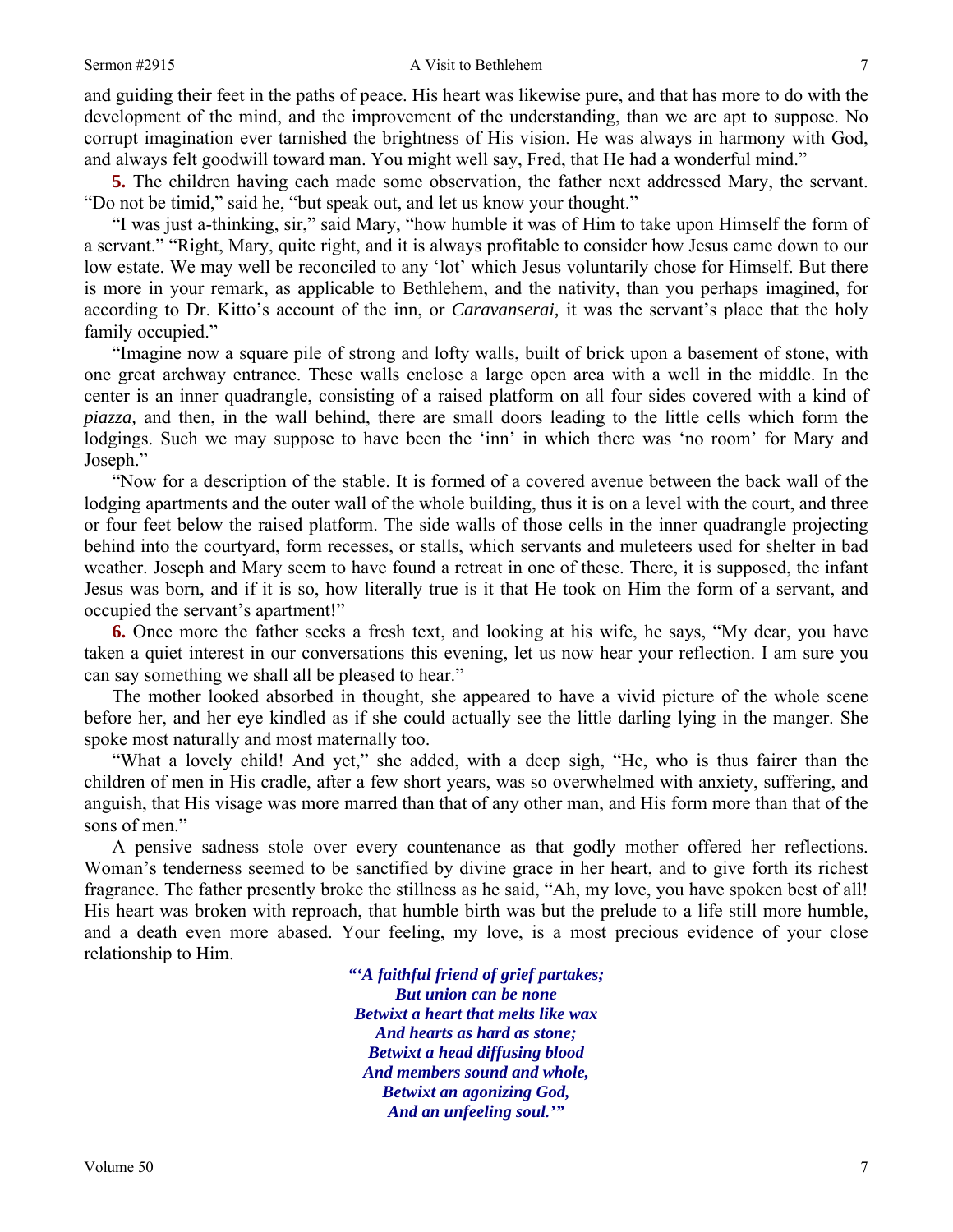**7.** "To close up now," said the father, glancing round with animated expression upon his household, "I suppose you will expect a few words from me. Much as I like your mother's observations, I think it would be hardly right, on such an auspicious day, to finish with anything melancholy and sad. You know that fathers are generally most thoughtful about the prospects of their children. I can look at you boys and think, 'Never mind if you have a few hardships so long as you can struggle successfully against them."

"Well now, I have been picturing to myself the manger, the babe that lay in it, and Mary, His mother watching lovingly over Him, and I'll tell you what I thought. Those little hands will one day grasp the scepter of universal empire, those little arms will one day grapple with the monster 'Death,' and destroy it, those little feet shall tread on the serpent's neck, and crush that old deceiver's head, yea, and that little tongue, which has not yet learned to articulate a word, shall, ere long, pour from His sweet lips such streams of eloquence as shall fertilize the minds of the whole human race, and infuse His teaching into the literature of the world, and again a little while, and that tongue shall pronounce the judgments of heaven on the destinies of all mankind."

"We have all thought it wonderful that the God of glory should stoop so low, but we shall one day think it more wonderful that the Man of sorrows should be exalted so high. Earth could find no place too base for Him, heaven will scarcely find a place lofty enough for Him. Then there is just this one thing to be said about Jesus Christ, He is 'the same yesterday, and today, and for ever.' We may change with circumstances, Jesus never did, and never will. When we look at Him in the manger, we may say, 'He is the Wonderful, the Counsellor, the mighty God.' And when we see Him exalted to His Father's right hand, we may exclaim, 'Behold the Man!'

> *"'His human heart He still retains, Though 'throned in highest bliss, And feels each tempted member's pains, For our affliction's His.'"*

So closed the series of observations by the various members of a Christian family around the Christmas fire. The father said it was time to retire, and he bade them all 'Good night,'" and as the father said, so say I, "Good night, and God bless you all!" Amen.

## **EXPOSITION BY C. H. SPURGEON**

### *LUKE 2:1-19*

We will now read the story of our Savior's birth as it is recorded in the Gospel according to Luke.

**Verses 1-5.** *And it came to pass in those days, that there went out a decree from Caesar Augustus, that all the world should be taxed. (And this taxing was first made when Cyrenius was governor of Syria.) And all went to be taxed, every one into his own city. And Joseph also went up from Galilee, out of the city of Nazareth, into Judaea, unto the city of David, which is called Bethlehem; (because he was of the house and lineage of David:) to be taxed with Mary his espoused wife, being great with child.* 

Little did any idea enter into Caesar's head that he was accomplishing the purpose of God by bringing Mary to Bethlehem at that particular time, so that her child might be born there. But God can accomplish the purposes of His providence, and of His grace, in any way that He pleases, and although Caesar is not aware of all that is involved in his action, his decree, which he intends to simply be a means of registering his subjects, and of filling his exchequer, is to be overruled by God for the fulfillment of the prophecy, uttered centuries before the event happened, that Christ must be born at Bethlehem.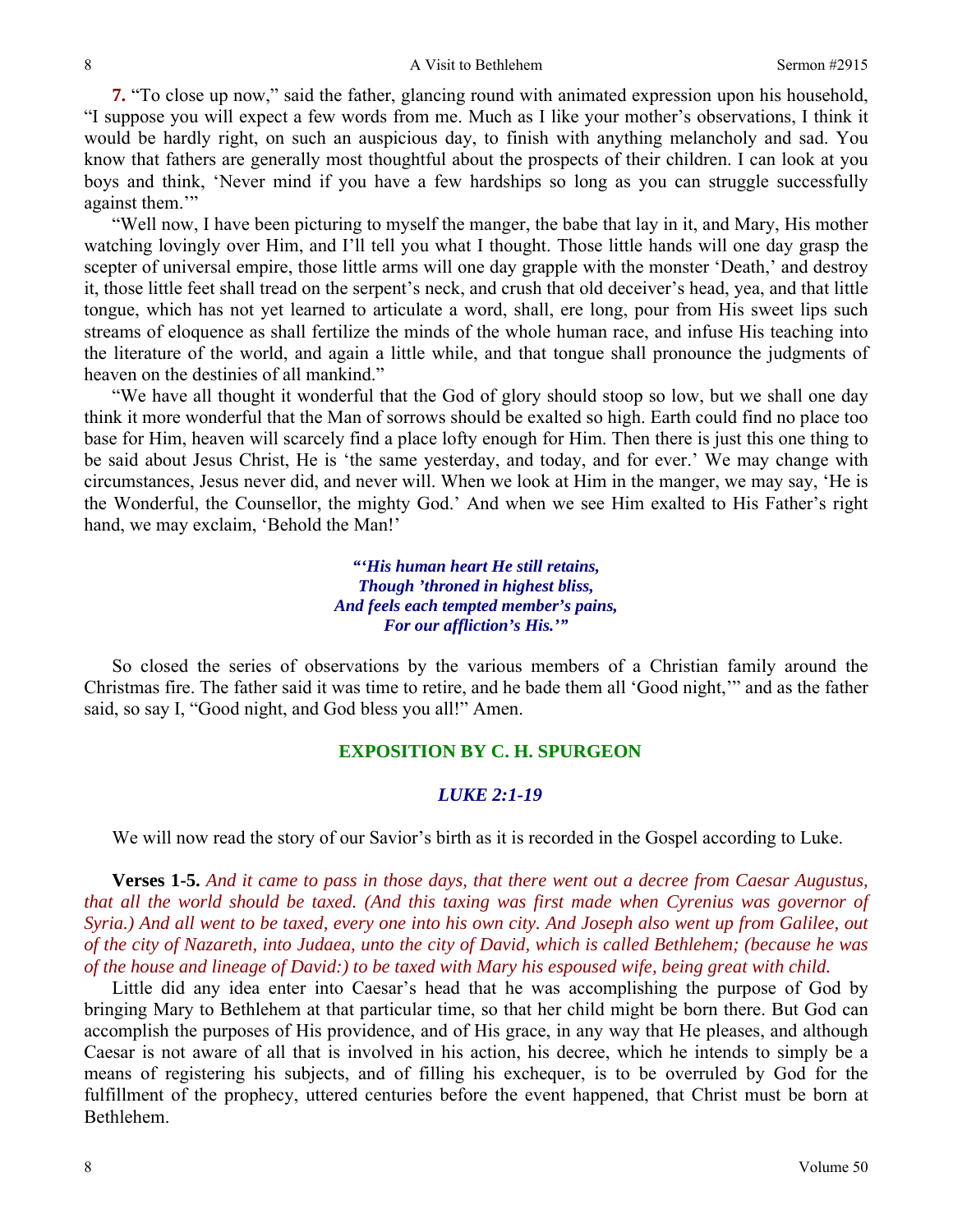#### Sermon #2915 A Visit to Bethlehem 9

It may seem to some of you, a strange thing that there should be an imperial edict issued from Rome, which should have an important influence upon the place of birth of the child, yet I do not doubt that in God's esteem, the whole of the great Roman Empire was of very small account in comparison with His Son, our Lord and Savior, Jesus Christ, and today, the thrones and dominions of the mightiest monarchs are only like the small cogs of the wheels of divine providence where the welfare of even the least of the Lord's people is concerned. He reckons not events according to their apparent importance, the standard of the sanctuary is a very different measure from that which worldlings use. When any purpose of God is to be accomplished all other things will be subordinated to it.

**6-7.** *And so it was, that, while they were there, the days were accomplished that she should be delivered. And she brought forth her firstborn son, and wrapped him in swaddling clothes, and laid him in a manger; because there was no room for them in the inn.* 

Now has heavenly glory wedded earthly poverty, and henceforth, let no man dare to despise the poor and needy, since the Son of the Highest is born in a stable, and cradled in a manger. How low the King of glory stoops, and how gloriously He uplifts the lowly to share His glory!

**8-9.** *And there were in the same country shepherds abiding in the field, keeping watch over their*  flock by night. And, lo, the angel of the Lord came upon them, and the glory of the Lord shone round *about them: and they were sorely afraid.* 

For such is the condition, even of gracious souls, that the near approach of the divine glory begets in them trembling and alarm. Oh, how wondrously changed shall we be when we are able to bear even the glories of heaven! Have you ever thought of this, dear friends? The beloved apostle, John, saw Christ in His glory, and he wrote, "When I saw him, I fell at His feet, as dead," and these shepherds, even at the sight of "the angel of the Lord," "were sore afraid." You and I, beloved, must undergo a marvelous change before we shall be able to be at home with God in His glory, but that change shall, through His abundant grace, take place ere long.

# **10-12.** *And the angel said unto them, Fear not: for, behold, I bring you good tidings of great joy, which shall be to all people. For unto you is born this day in the city of David a Saviour, which is Christ the Lord. And this shall be a sign unto you; Ye shall find the babe wrapped in swaddling clothes, lying in a manger.*

"This shall be a sign unto you," said the angel to the shepherds, and this is the ensign of the Christ of God even unto this day. There are some, who are constantly bringing discredit upon religion by their pompous ritual and gorgeous ceremonies, and it is buried beneath the weight of their sensuous worship, but the living Christ is still found in simple, lowly guise, "wrapped in swaddling clothes, lying in a manger."

**13.** *And suddenly there was with the angel a multitude of the heavenly host—* 

They had heard the heavenly herald's proclamation, and hurried down to join him in publishing the glad tidings. They could not bear that only one angel should announce the birth of the Christ, so, "suddenly there was with the angel a multitude of the heavenly host"—

**13-19.** *Praising God, and saying, Glory to God in the highest, and on earth peace, good will toward men. And it came to pass, as the angels were gone away from them into heaven, the shepherds said one to another, Let us now go even unto Bethlehem, and see this thing which is come to pass, which the Lord hath made known unto us. And they came with haste, and found Mary, and Joseph, and the babe lying in a manger. And when they had seen it, they made known abroad the saying which was told them concerning this child. And all they that heard it wondered at those things which were told them by the shepherds. But Mary kept all these things, and pondered them in her heart.* 

Mary laid these things up in store, and pondered them, giving them their due weight and value. Oh, that we did the same with every truth that we learn!